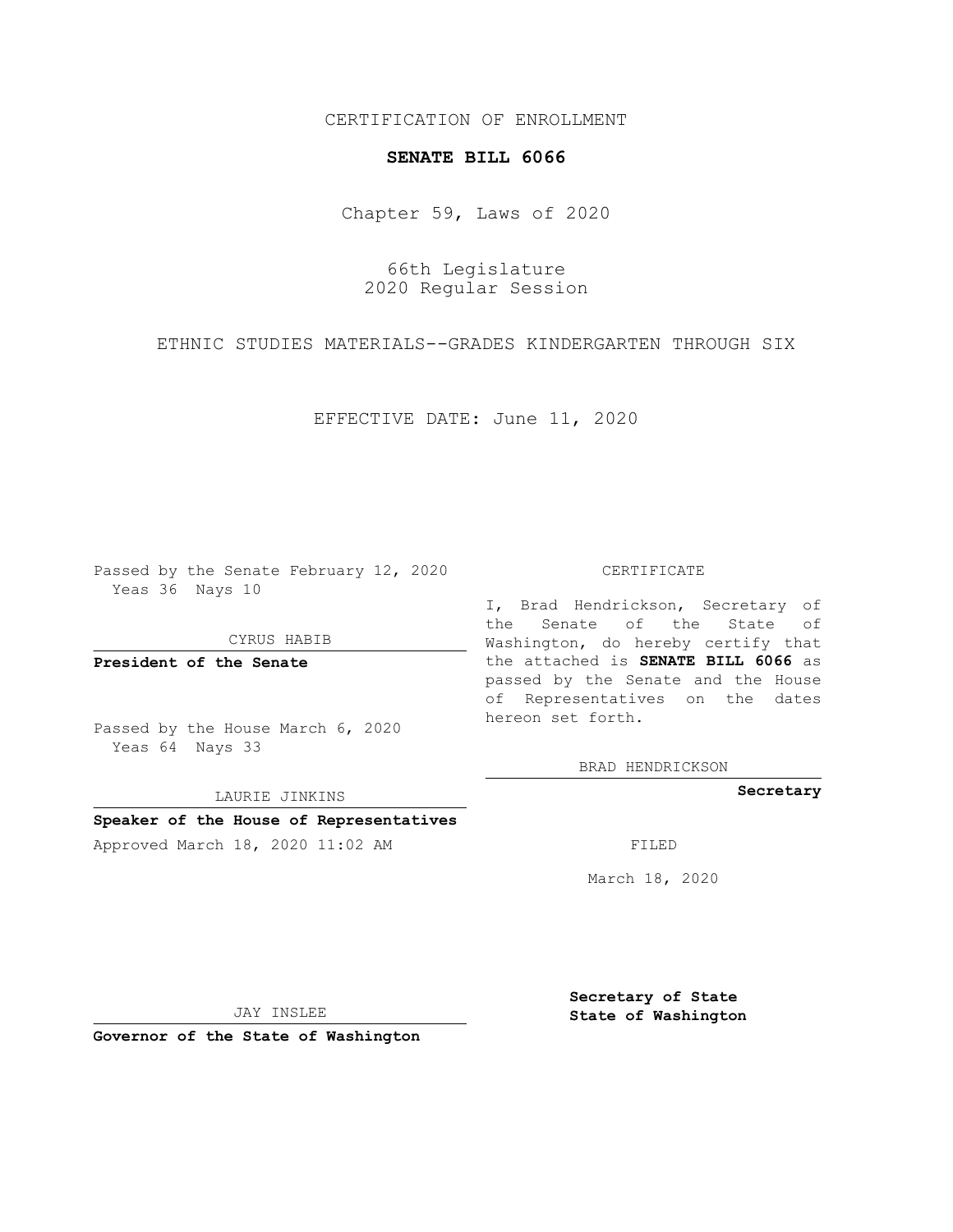## **SENATE BILL 6066**

Passed Legislature - 2020 Regular Session

**State of Washington 66th Legislature 2020 Regular Session**

**By** Senators Hasegawa, Kuderer, Nguyen, Stanford, Saldaña, and Wilson, C.

Prefiled 12/11/19. Read first time 01/13/20. Referred to Committee on Early Learning & K-12 Education.

1 AN ACT Relating to ethnic studies materials and resources for 2 public school students in grades kindergarten through six; amending 3 RCW 28A.655.300 and 28A.300.112; amending 2019 c 279 s 4 4 (uncodified); and providing an expiration date.

5 BE IT ENACTED BY THE LEGISLATURE OF THE STATE OF WASHINGTON:

6 **Sec. 1.** RCW 28A.655.300 and 2019 c 279 s 2 are each amended to 7 read as follows:

8 By September 1, ((2020)) 2021, the office of the superintendent 9 of public instruction shall ((adopt essential academic learning 10 requirements and grade-level expectations that)) identify existing 11 state learning standards that address the knowledge and skills that 12 all public school students need to be global citizens in a global 13 society with an appreciation for the contributions of diverse 14 cultures. These ((essential academic learning requirements and grade-15 <del>level expectations</del>)) state learning standards must be periodically 16 updated to incorporate best practices in ethnic studies.

17 **Sec. 2.** RCW 28A.300.112 and 2019 c 279 s 3 are each amended to 18 read as follows:

19 (1) By September 1, ((2020)) 2021, the office of the 20 superintendent of public instruction shall identify and make